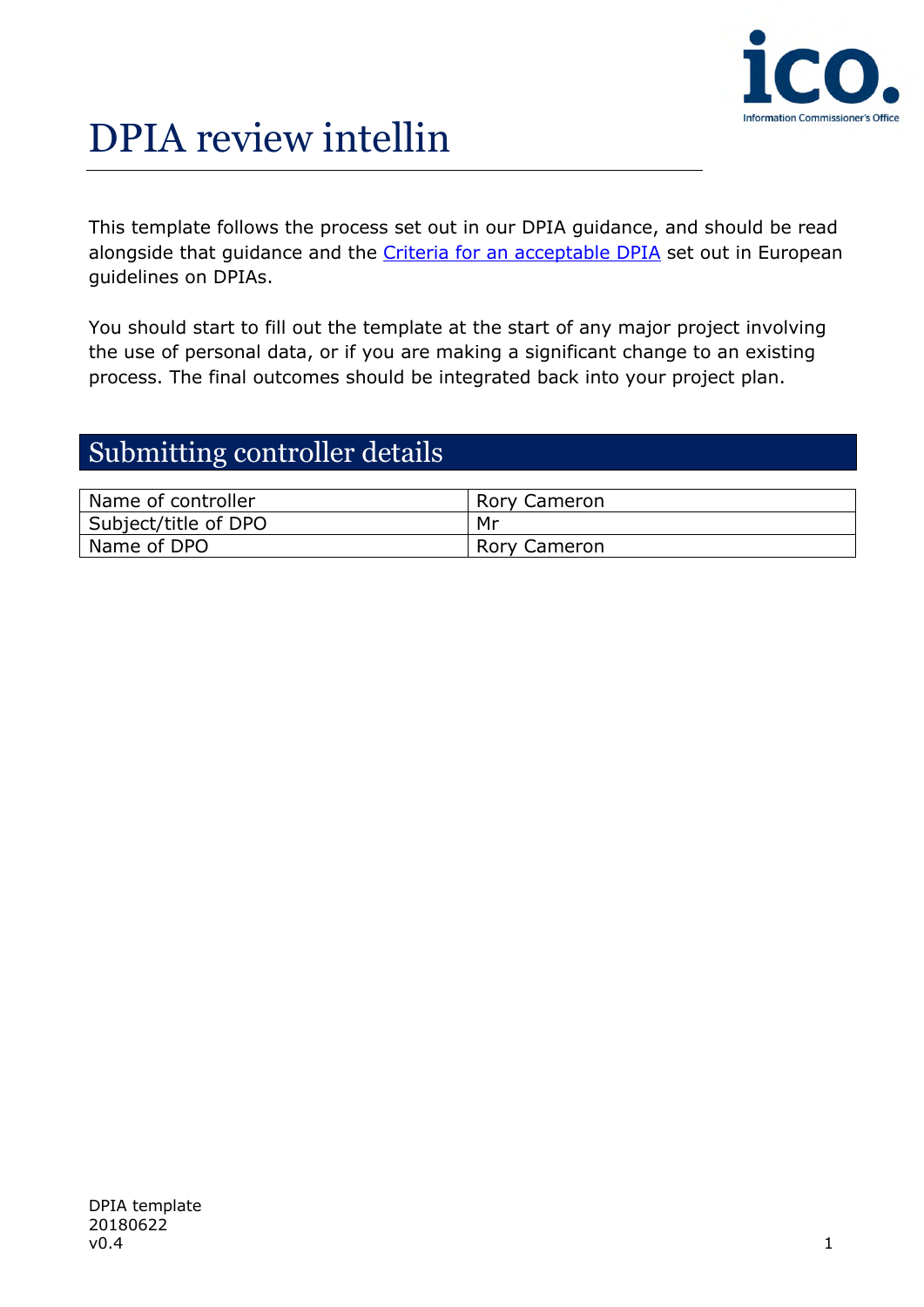### Step 1: Identify the need for a DPIA

Explain broadly what project aims to achieve and what type of processing it involves. You may find it helpful to refer or link to other documents, such as a project proposal. Summarise why you identified the need for a DPIA.

We want to help people with diabetes better manager and understand their diabetes whilst also preventing or slowing down their progression to having complications from their diabetes.

Intellin is an app based platform where an individual can input or pull in personal medical information in order to better manage their diabetes. These data can also be shared with their clinical team.

The data sets are also used to create algorithms to predict the risk of developing complications and to publish clinical findings that improve the understanding of diabetes.

DPIA is necessary as we are processing '**biometric data', 'sensitive data', 'data concerning vulnerable data subjects' and 'data is processed on a largescale'.**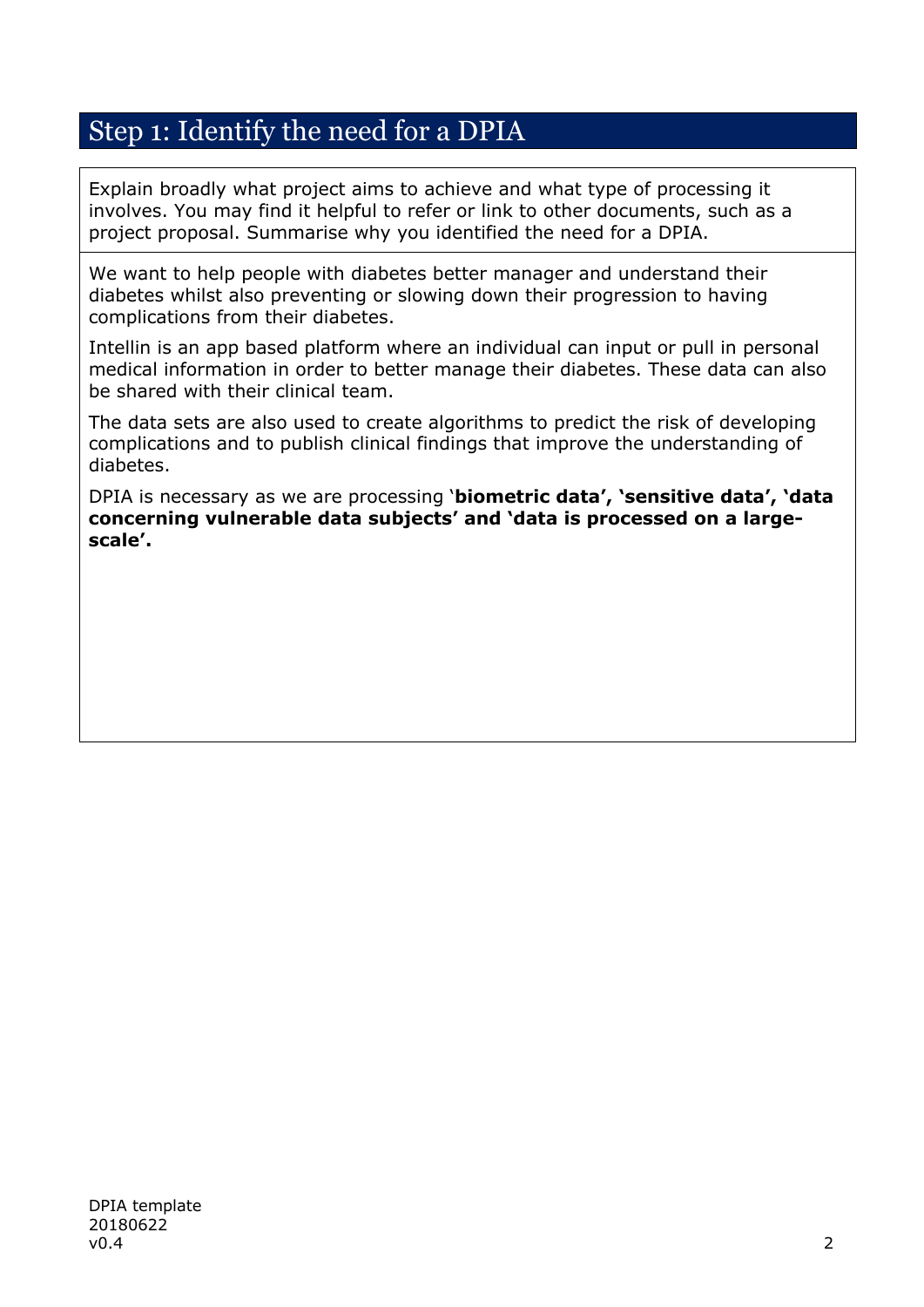### Step 2: Describe the processing

**Describe the nature of the processing:** how will you collect, use, store and delete data? What is the source of the data? Will you be sharing data with anyone? You might find it useful to refer to a flow diagram or other way of describing data flows. What types of processing identified as likely high risk are involved?

Data is collected and inputted by the patient or automatically through api connections to other health platforms.

The data can be shared with their healthcare professional.

Patients will be able to see their risk of developing complications from their diabetes.

The data will be reviewed for publication in medical journals.

Data is stored with Amazon Web Services.

Data is backed up to a hard drive.

If asked by the patient. We can delete their email from the database and replace this with the word 'deleted' followed by the key of the database row. Thus deleting them from the dataset.

There is no tracking on the app. Permission is asked for to send push notifications.

**Describe the scope of the processing:** what is the nature of the data, and does it include special category or criminal offence data? How much data will you be collecting and using? How often? How long will you keep it? How many individuals are affected? What geographical area does it cover?

The data we collect is around clinical markers linked to diabetes and cardio metabolic disease in addition to ethnicity, age, sex and top level geographical data (not geo location, but region of residence).

We collect data every 15mins as and when new data is inputted and it is stored for as long as is necessary to fulfill the purposes for which it is collected. By law we have to keep basic information for 6 years for tax purposes.

We have over 9 thousand active users and we expect this to scale to into the 100s of thousands globally.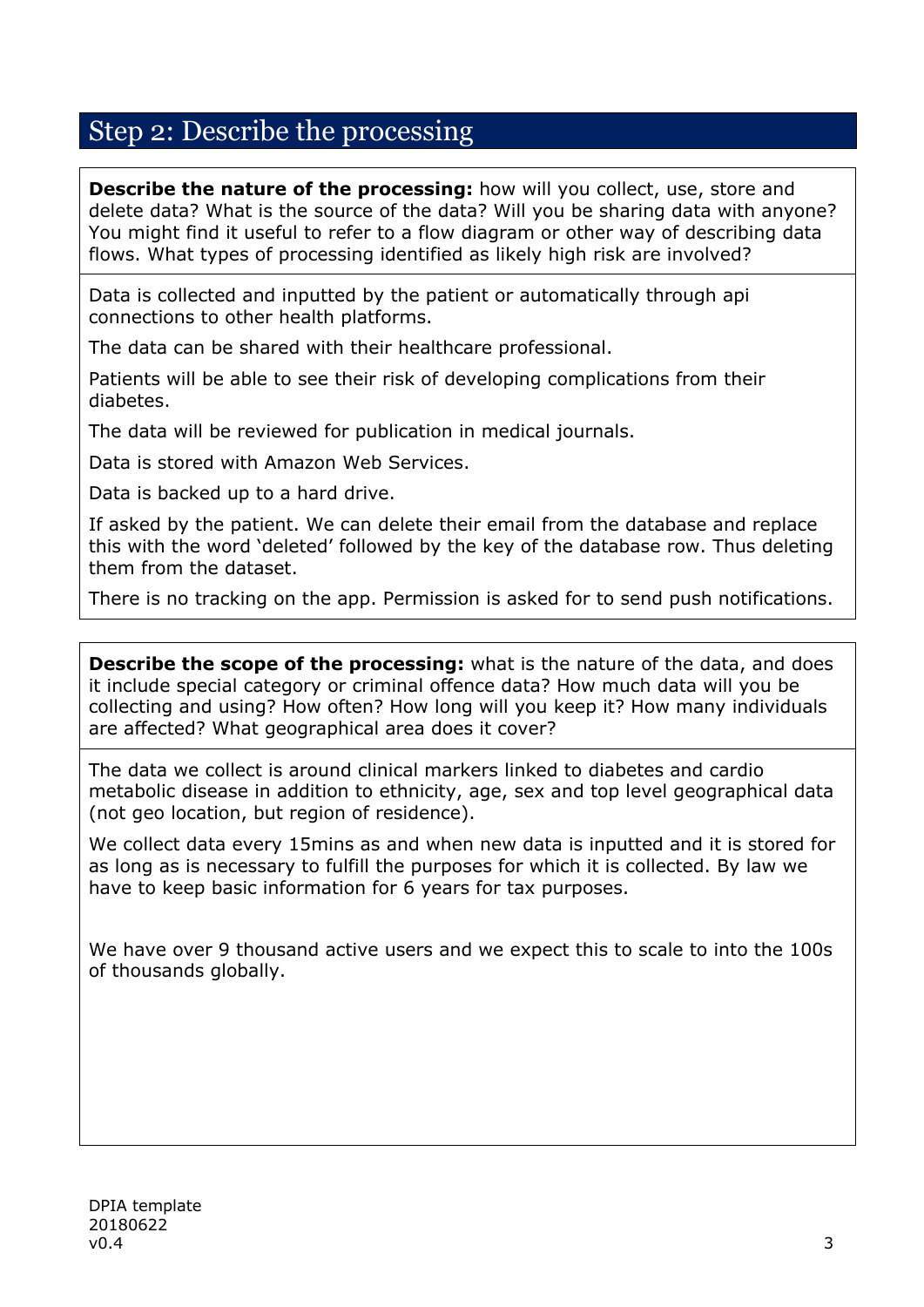**Describe the context of the processing:** what is the nature of your relationship with the individuals? How much control will they have? Would they expect you to use their data in this way? Do they include children or other vulnerable groups? Are there prior concerns over this type of processing or security flaws? Is it novel in any way? What is the current state of technology in this area? Are there any current issues of public concern that you should factor in? Are you signed up to any approved code of conduct or certification scheme (once any have been approved)?

We collect data on adults with diabetes. They have full control of what they input and they also have to give active permission and link any devices or apps to our platform. All the data we collect is explicit and clearly listed.

The data we collect are already collected by many other devices and apps and we are certified ISO 27001.

There a no ongoing issues of public concern about sharing an individuals data with them to help them manage their diabetes.

Data is only shared with their healthcare professional if they consent and generate a code for their healthcare team.

Publication of data will only be done to look at trends in the anonymised data sets and to understand how metabolic markers change over time.

**Describe the purposes of the processing:** what do you want to achieve? What is the intended effect on individuals? What are the benefits of the processing – for you, and more broadly?

We want to help people manage and track their diabetes management.

We want to enable people to be remote reviewed or managed by their healthcare team if they active this.

We want to educate people on how their metabolic markers can predict how they may develop complications from their diabetes.

We want to use this generations anonymised data to improve the outcomes for future generations with diabetes.

We want to develop new algorithms to predict the risk of developing complications to enable to resource planning and allocation by those delivering healthcare such as the NHS.

We want to help people capture their data by automating this with connections to other devices and apps with their active consent.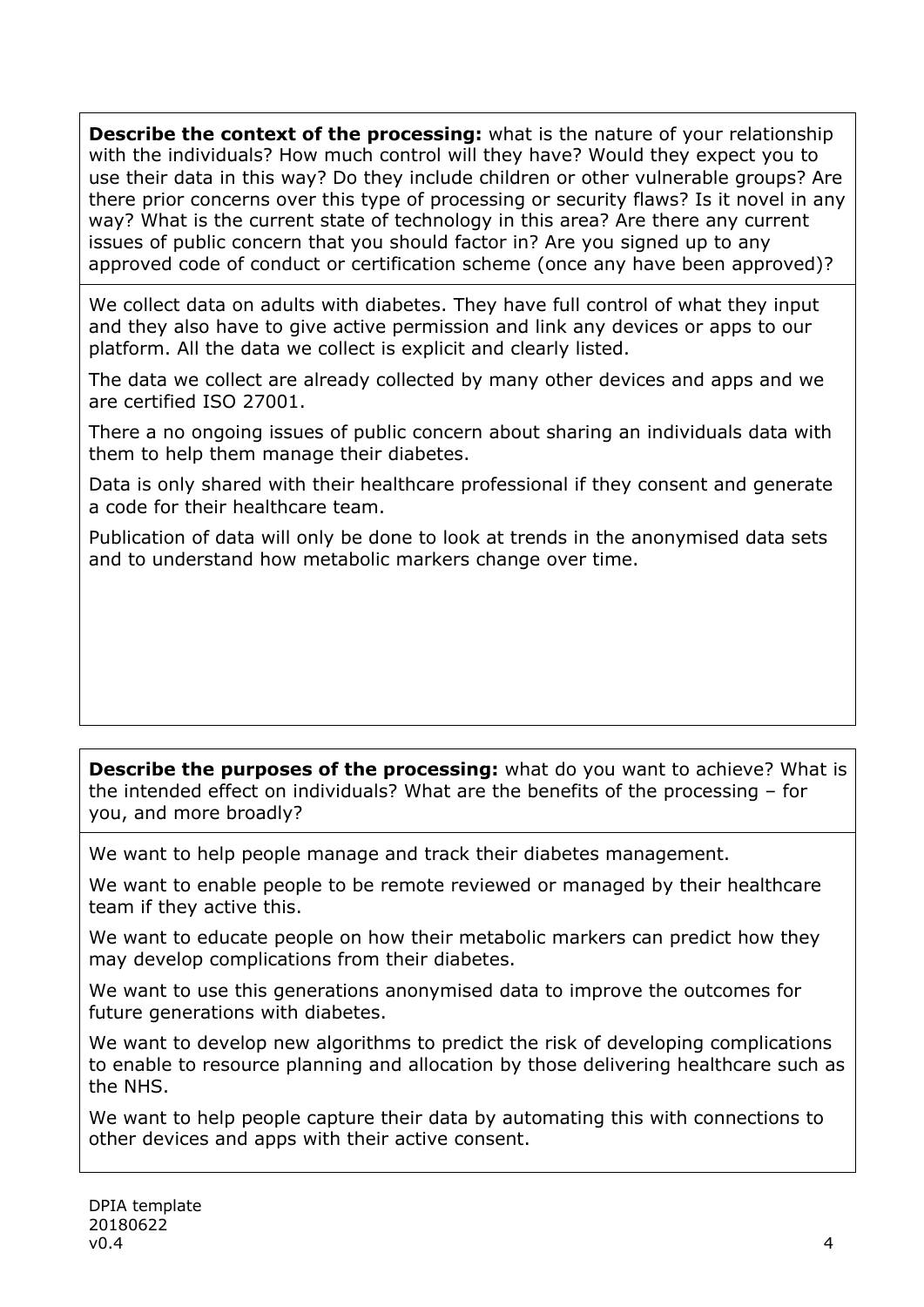### Step 3: Consultation process

**Consider how to consult with relevant stakeholders:** describe when and how you will seek individuals' views – or justify why it's not appropriate to do so. Who else do you need to involve within your organisation? Do you need to ask your processors to assist? Do you plan to consult information security experts, or any other experts?

We have discussed these at length with our Clinical Advisory Board, Our patient panel and market research we completed in Greater Manchester, In addition these were all reviewed as part of our ISO27001 accreditation.

As we grow as an organization we will be recruiting a Regulatory head to further embed these policies and processes into the organization.

#### Step 4: Assess necessity and proportionality

**Describe compliance and proportionality measures, in particular:** what is your lawful basis for processing? Does the processing actually achieve your purpose? Is there another way to achieve the same outcome? How will you prevent function creep? How will you ensure data quality and data minimisation? What information will you give individuals? How will you help to support their rights? What measures do you take to ensure processors comply? How do you safeguard any international transfers?

We process data on behalf of the person with diabetes to help them better manage their condition. This is only done at their request by them actively downloading and installing our platform. There is no other way to capture the data for people so that they can manage their diabetes.

Any new functionality within the intellin platform that may result in changes to our data processing will only occur with direct input from patients and healthcare professionals and a DPIA review will be conducted in advance.

All information we collect is inputted by the individual. Data coming from third party apps and devices is assumed to be correct.

Before we update or perform any change the to the app or code we ensure that we ask the question 'do we need to complete a DPIA assessment'. No work will start unless this discussions has taken place.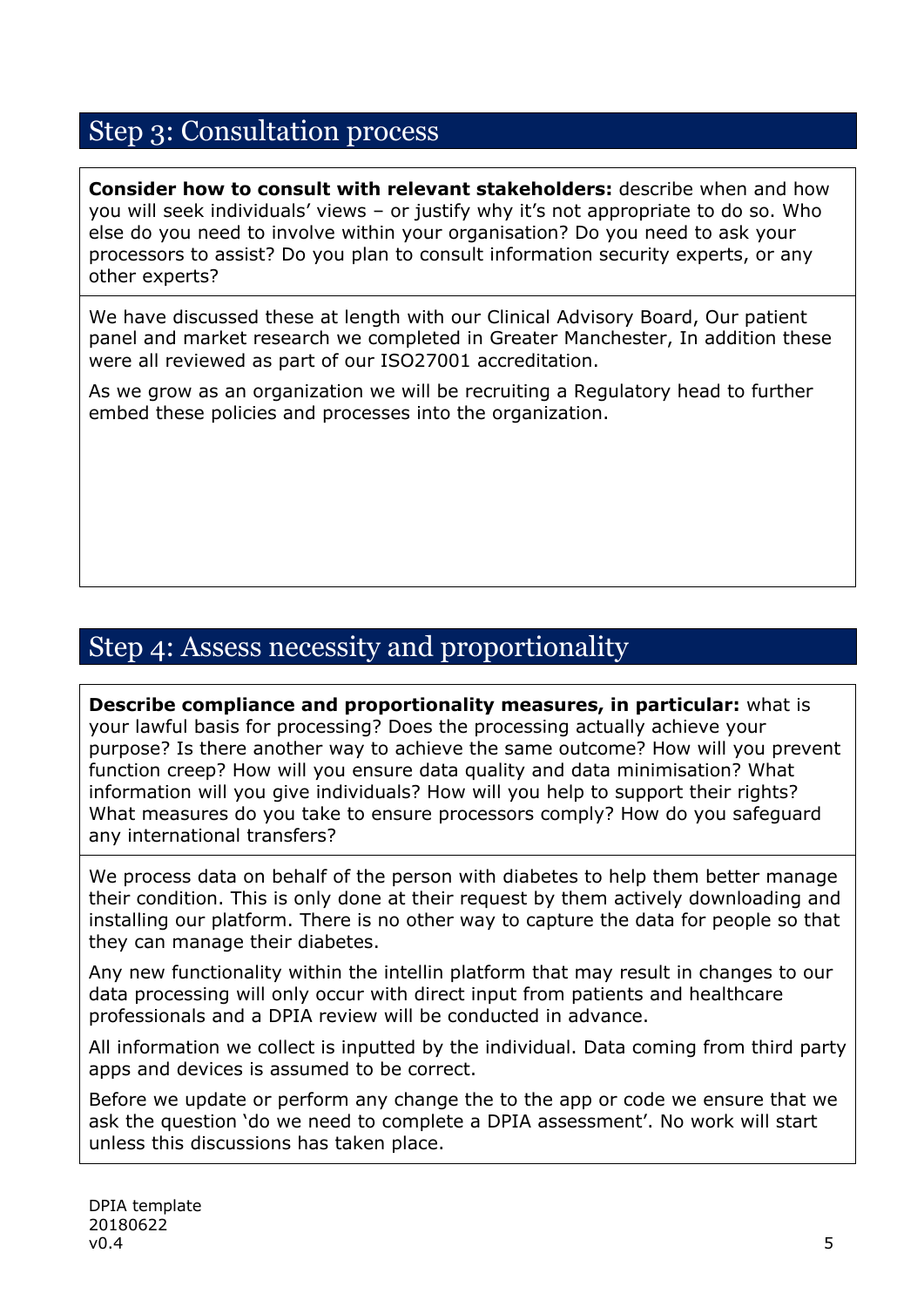Our data is only stored in the UK with AWS along with the backup.

DPIA template 20180622 v0.4  $\,$  6  $\,$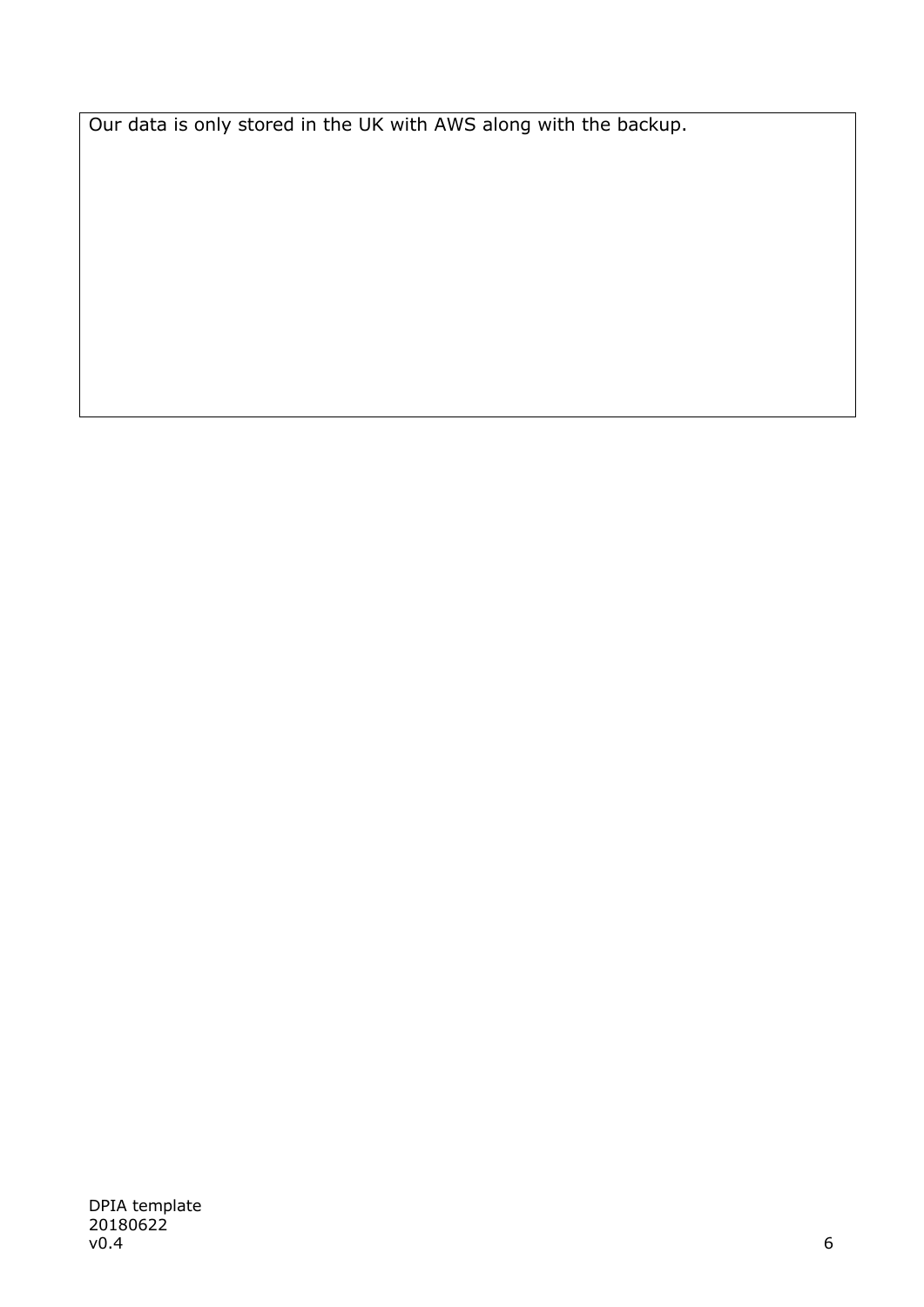## Step 5: Identify and assess risks

| <b>Likelihood</b><br>of harm | <b>Severity</b><br>of harm | <b>Overall</b><br>risk |
|------------------------------|----------------------------|------------------------|
| Remote                       | Minimal                    | Low                    |
| Remote                       | Severe                     | Low                    |
| Possible                     | Significant                | Low                    |
| Possible                     | Minimal                    | Medium                 |
| Remote                       | Severe                     | Medium                 |
|                              |                            |                        |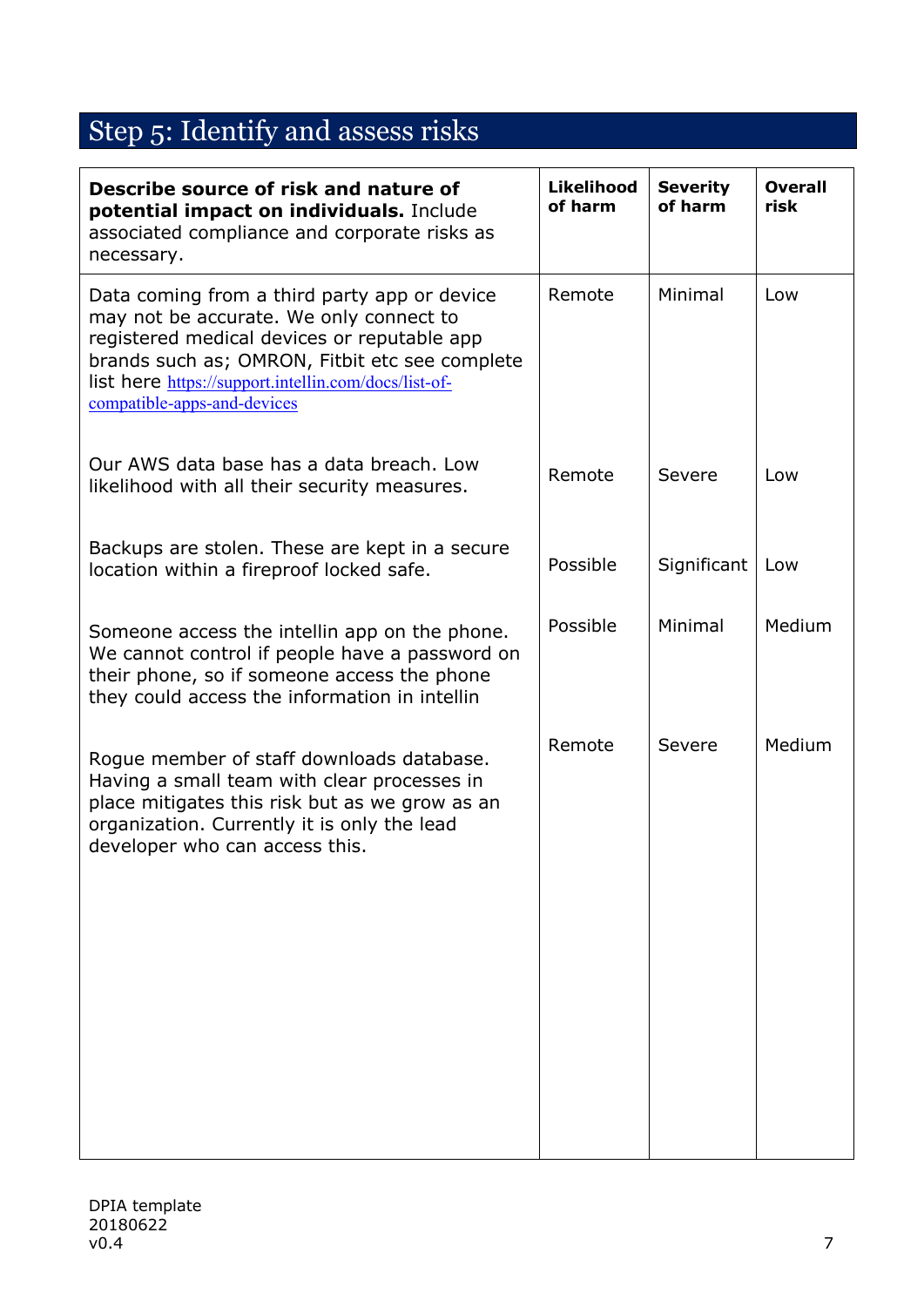# Step 6: Identify measures to reduce risk

| <b>Risk</b> | <b>Options to reduce or</b><br>eliminate risk                                                                                                                                                       | <b>Effect on</b><br>risk | <b>Residual</b><br>risk | <b>Measure</b><br>approved |
|-------------|-----------------------------------------------------------------------------------------------------------------------------------------------------------------------------------------------------|--------------------------|-------------------------|----------------------------|
| Medium      | Someone access the intellin<br>app on the phone. We could in<br>the future ask users if they<br>want finger or face id to access<br>the app on the phone.                                           | Accepted                 | Low                     | Yes                        |
| Medium      | Rogue member of staff<br>downloads database. As the<br>team grows we need to ensure<br>we have a hierarchy of who can<br>access the database in addition<br>to the current password<br>protections. | Reduced                  | Low                     | <b>Yes</b>                 |